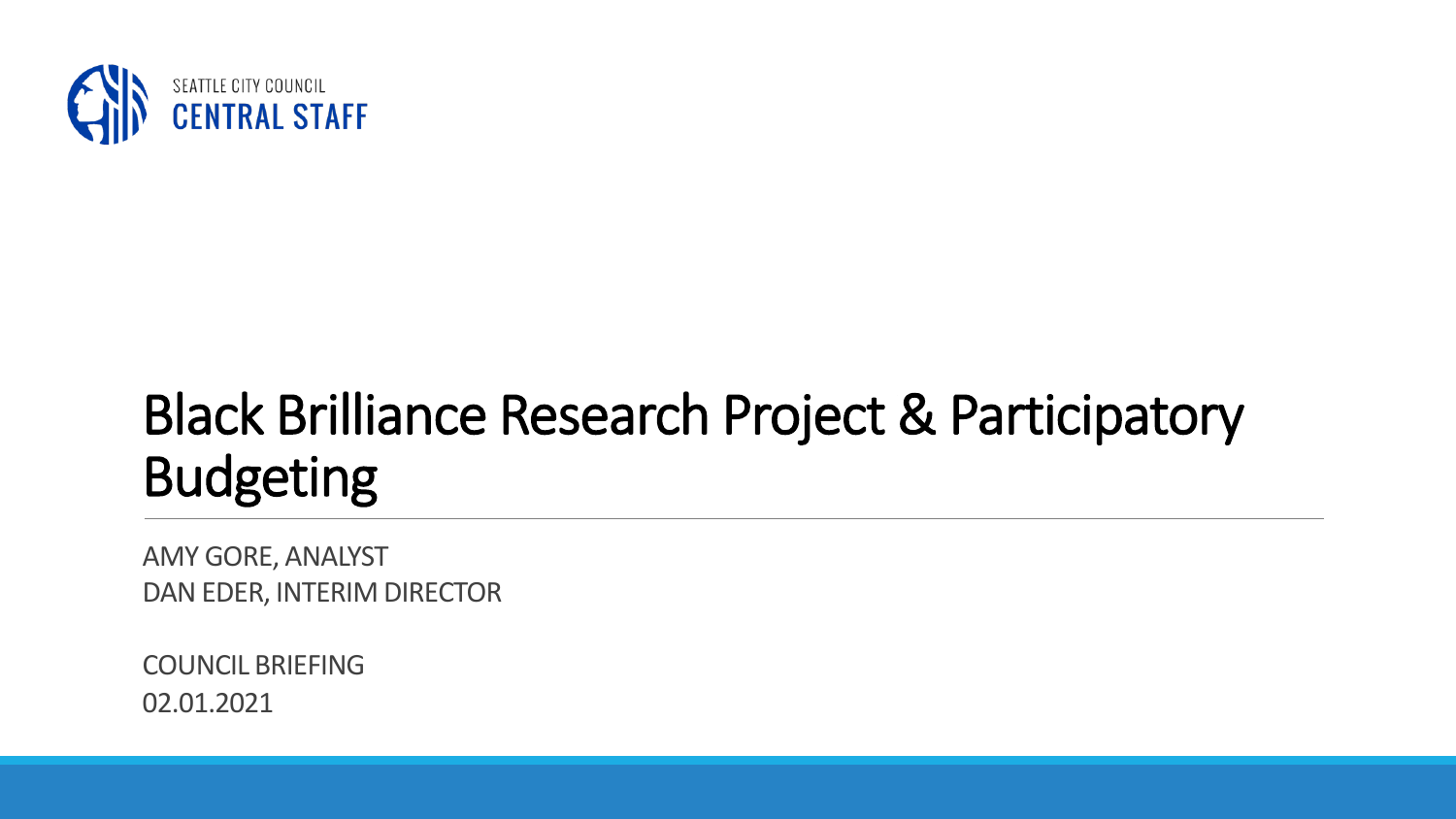## **Background**

- ORD 126151 \$3M to LEG for "research processes that will promote public safety informed by community needs…"
- 2021 Adopted Budget At least \$30.275 million:
	- Up to \$1,000,000 for community-based organizations and City Departments to run the participatory budgeting process
	- \$500,000 to support the development of a civilian crisis response and social services triage system app
	- Remainder will be used for investments recommended by the PB process
- Proviso "…none of the money so appropriated may be spent until authorized by future ordinance. Council anticipates that such authority will not be granted until the Executive submits to the Council a plan for spending the funds."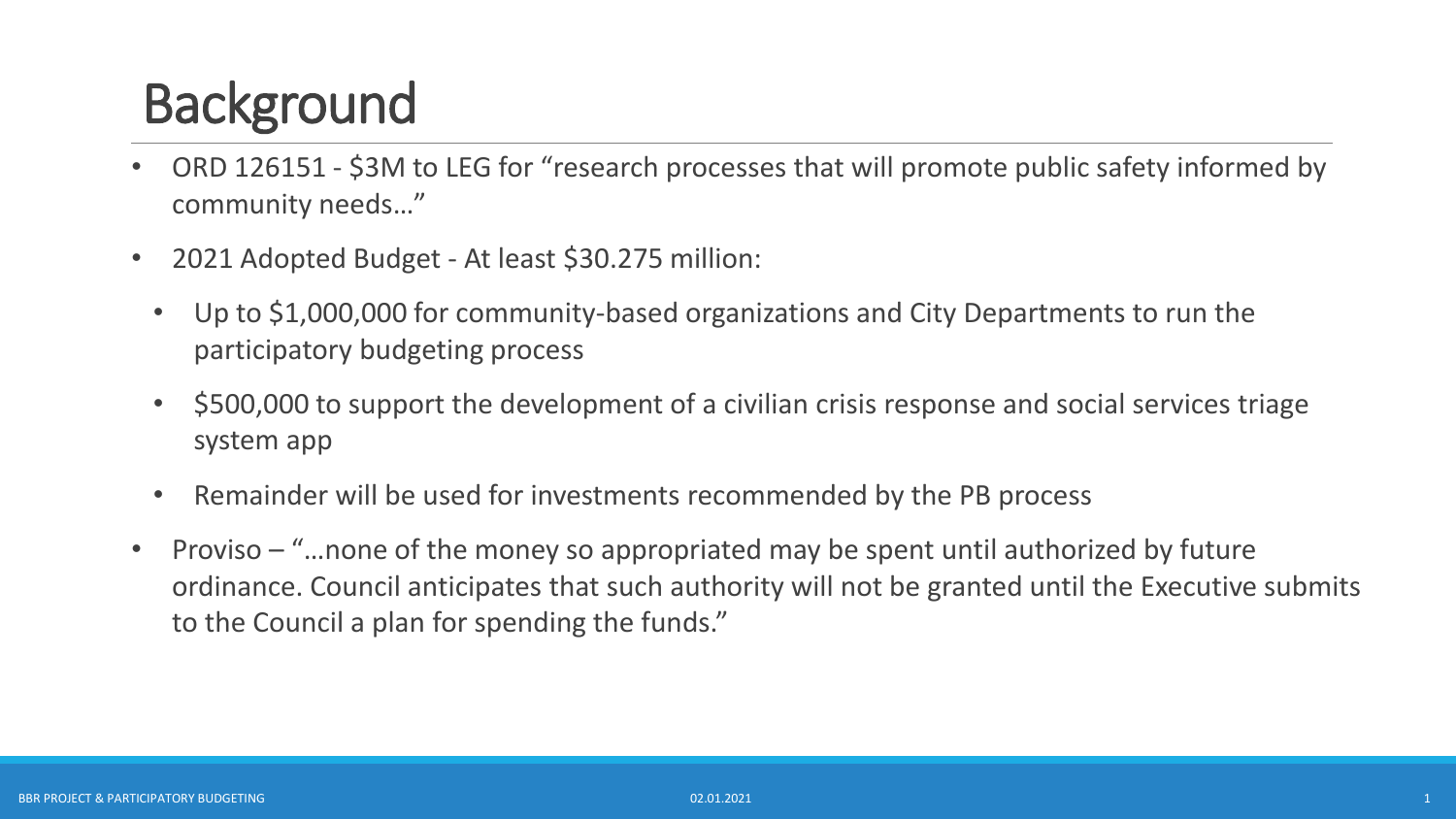#### Community Needs Assessment

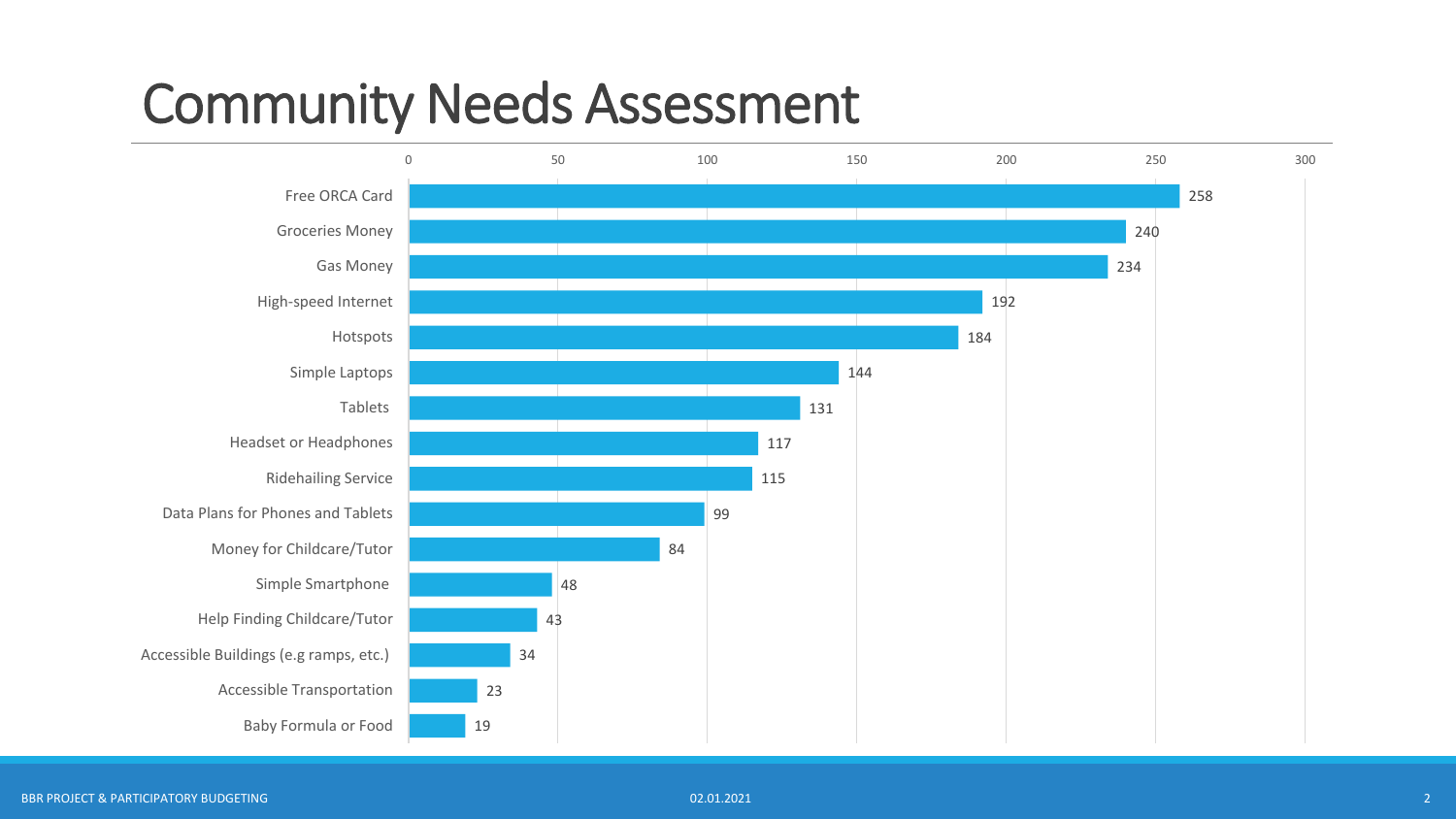#### Priority Investment Areas

- 1. Housing and Physical Spaces
- 2. Mental Health
- 3. Youth & Children
- 4. Crisis & Wellness
- 5. Economic Development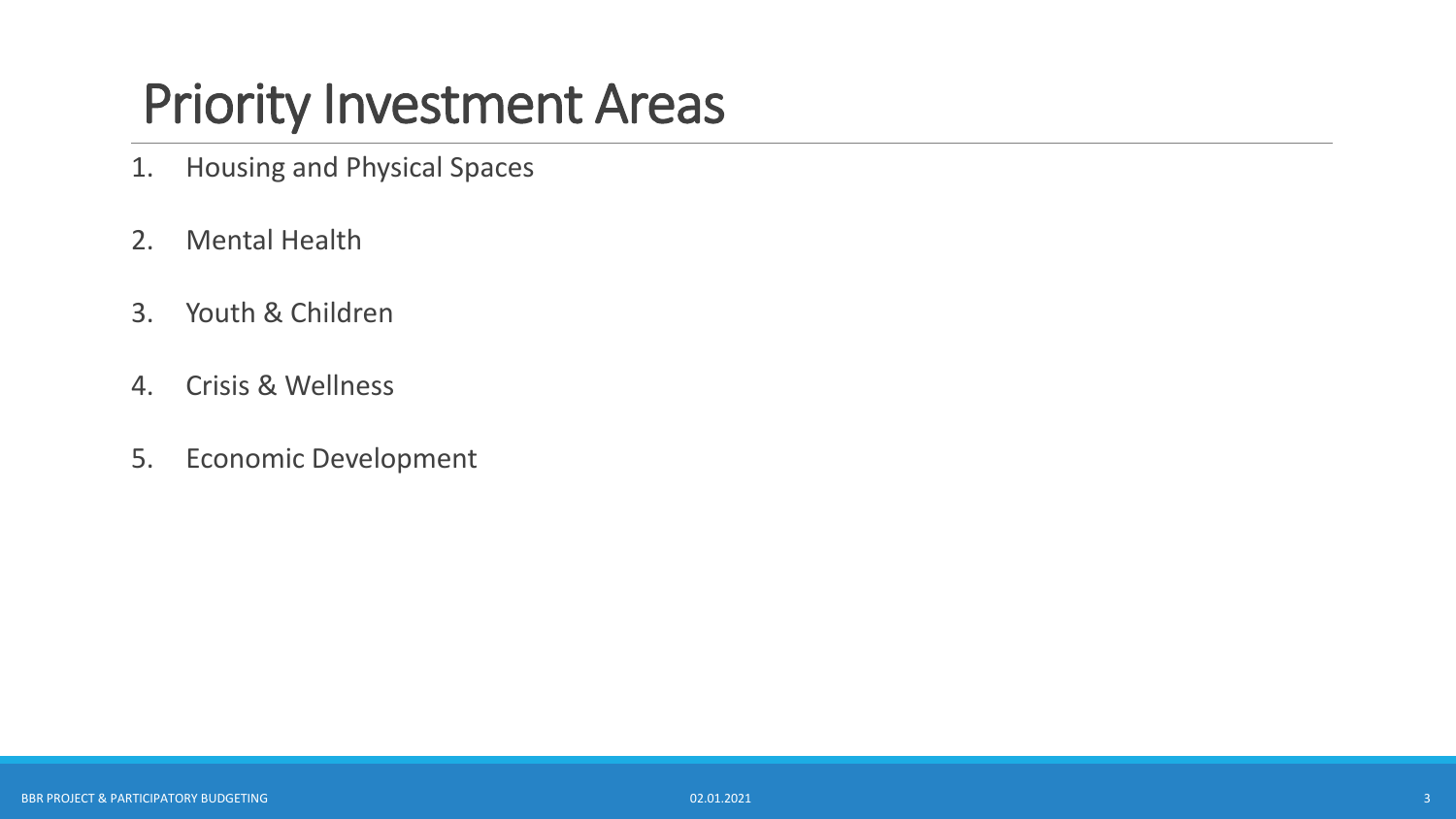#### PB Roadmap Recommendations

- 1. The Steering Committee designs the PB process with approval from the community.
- 2. Participants brainstorm project ideas through community assemblies, intentional meetings, public events, which will be held on-line as needed. Projects will be collected for each City Council district.
- 3. Community budget delegates develop ideas. These ideas should be focused on the priority investment areas.
- 4. Community members vote. Voting would be open to all people who live in the City Council district and are at least 10 years old.
- 5. Projects are funded by Council.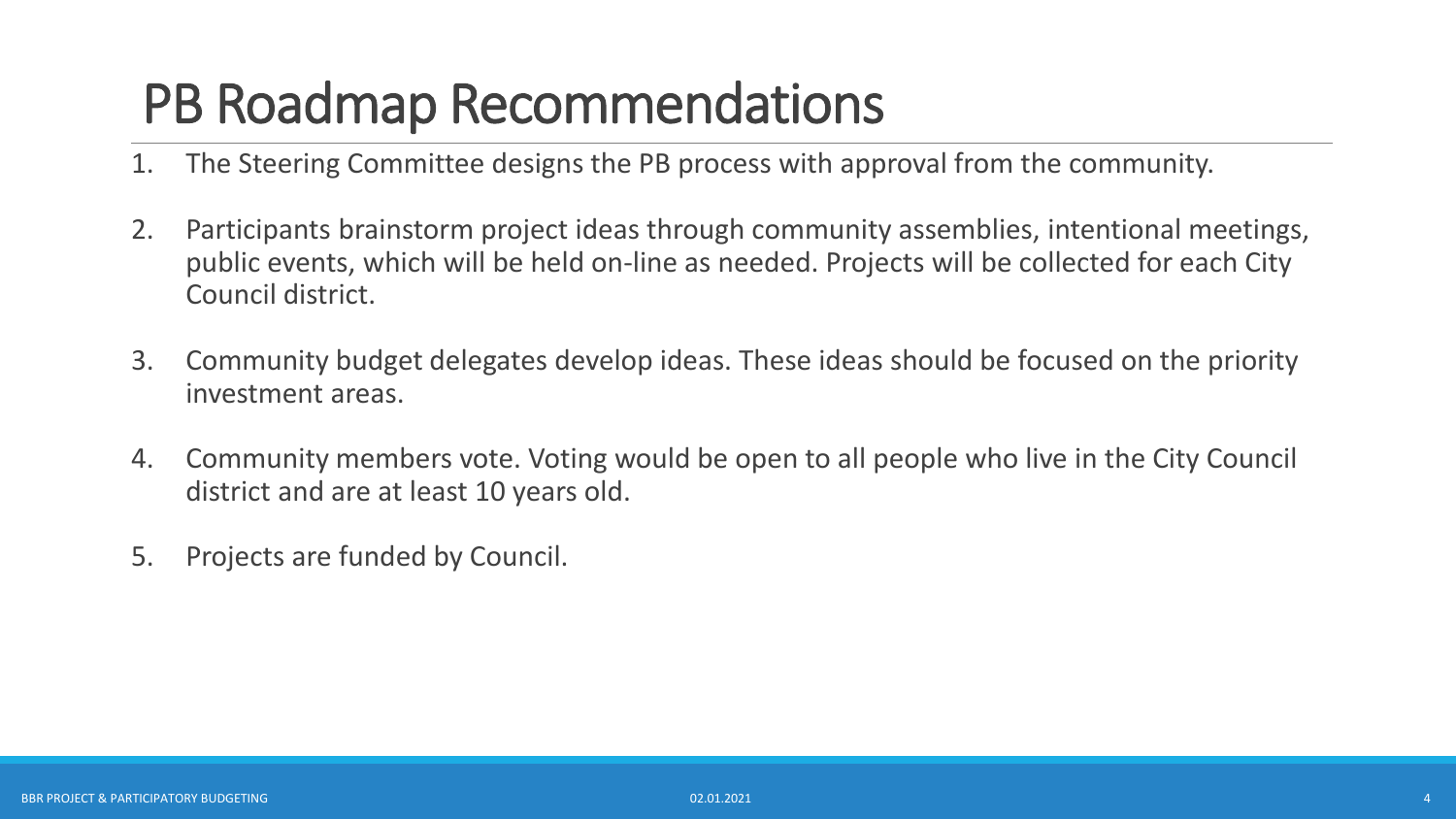## PB Policy Considerations

- 1. Community Needs Assessment Data and Language Access
- 2. Priority Investment Areas
- 3. Community Safety Strategy Context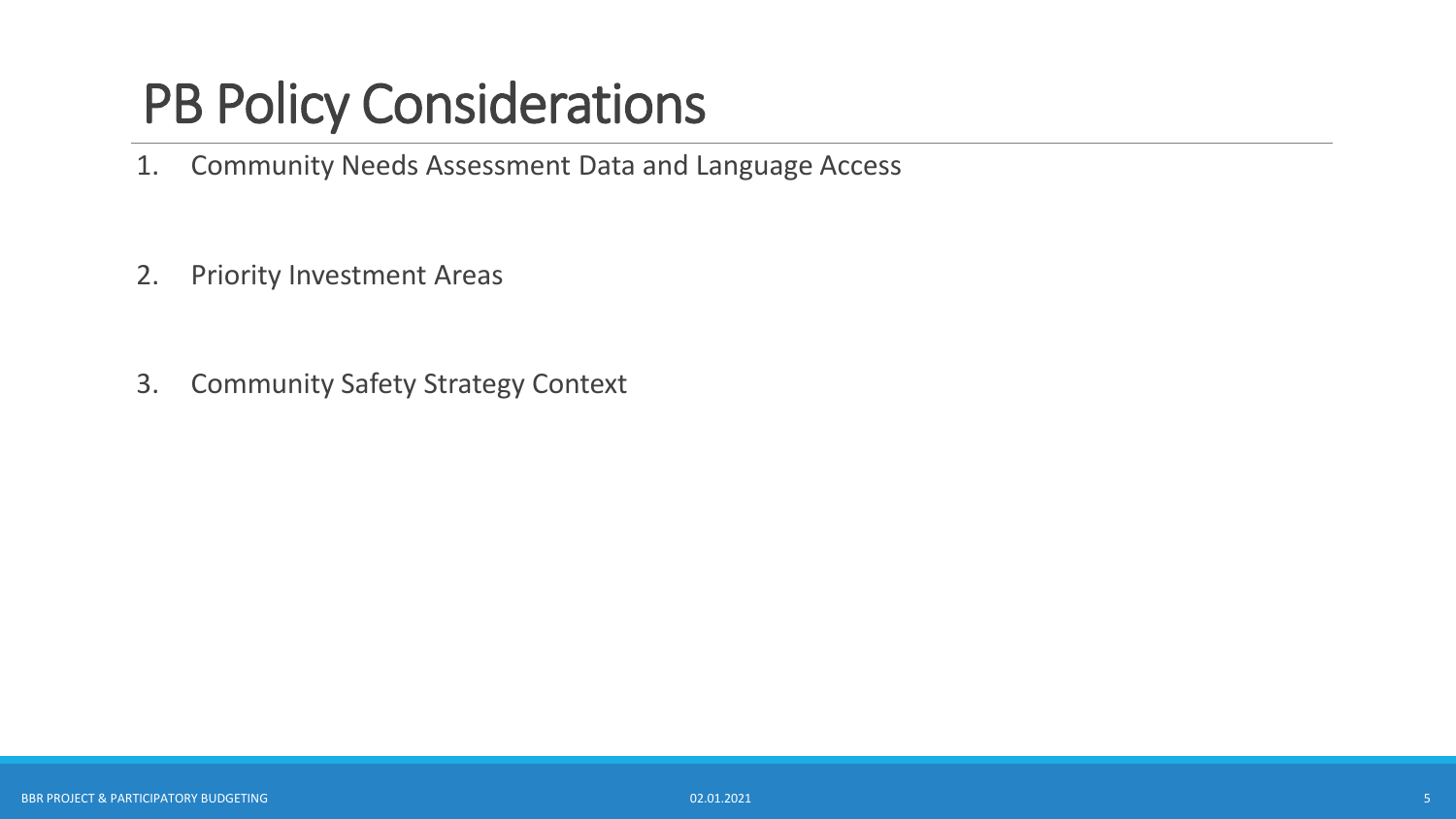# PB Policy Considerations (cnt'd)

- 4. Additional Participatory Budgeting Process Recommendations
	- a. Development of PB timeline
	- b. Participant Compensation and Costs
	- c. Coordination and Leadership
	- d. Role of City Council Districts
	- e. Engagement with Legislative and Executive Departments
	- f. City Contracting Policies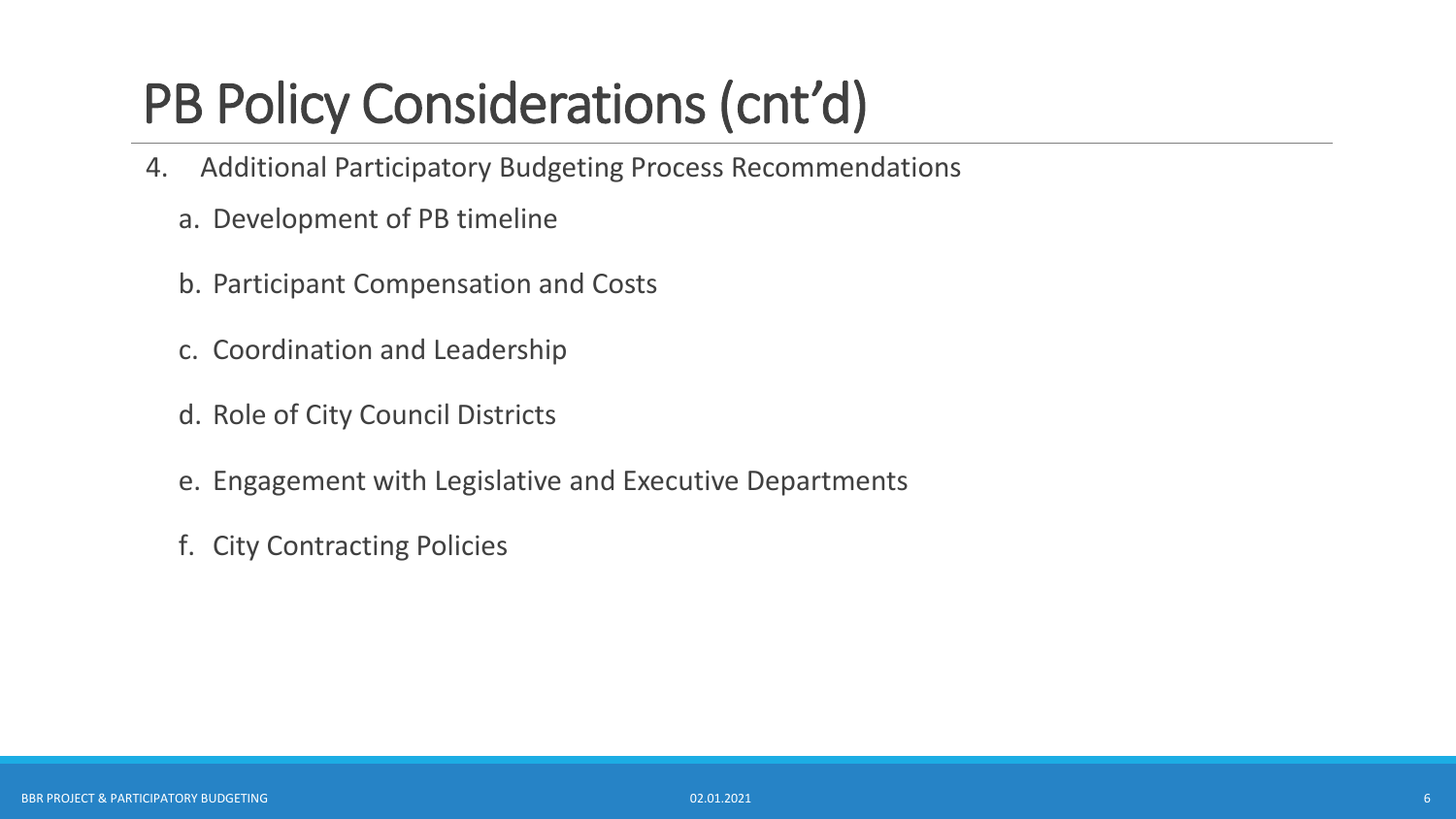# PB Policy Considerations (cnt'd)

- 5. Coordination of City Initiatives and Processes
- 6. Funding Constraints
- 7. Research and Report Accessibility